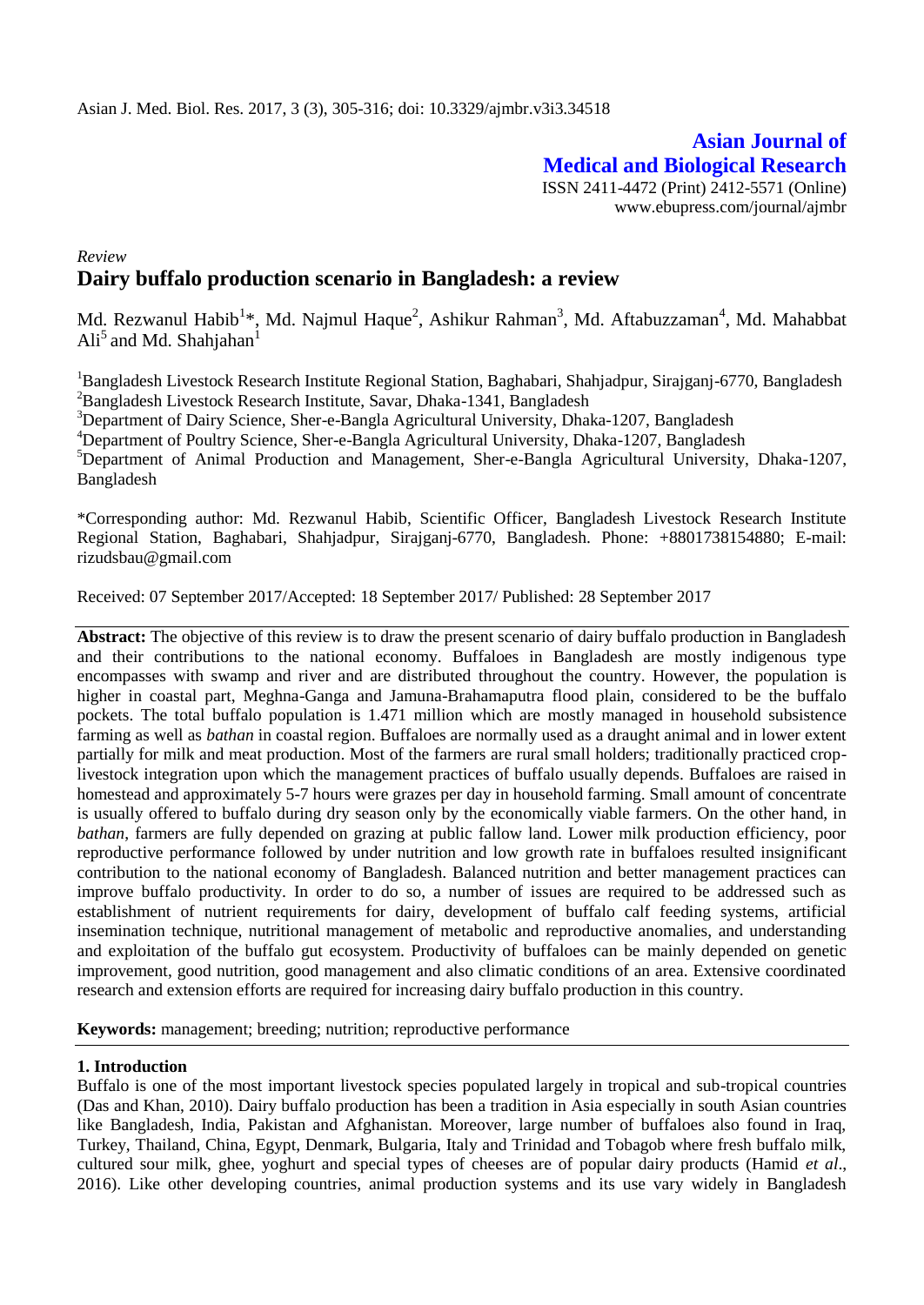according with climatic condition, topography and socio-economic condition. The production systems are characterized by small number of animals with no or minimal inputs, low outputs and periodic demolition of animals by disease and mostly maintained under scavenging systems (Saadullah, 2012).

Buffaloes are better converter of poor-quality fibrous feeds into milk and meat. They are reported to have the capacity of digesting 5% more crude fiber than high-yielding cows; and 4-5% more efficient in utilizing metabolizable energy for milk production (Mudgal, 1989). Terramoccia *et al.* (2000) reported a better degradation rate of both crude protein (CP) and protein free dry matter (DM) in buffaloes than in cattle. Growing buffaloes may utilize coarse feed more efficiently than cattle, have more disease resistance ability and produce more solids in milk (Dubey *et al.,* 1997) and require less management inputs. It has also been reported that buffalo holds strategic place in overall livestock economy of Bangladesh and serves three important purposes such as milk, meat and draught power supply (Ghaffar *et al.,* 1991).

With increasing population and economic stability, the demand of milk and milk products like butter cheese, ghee, yogurt, ice cream is increased. During 2006-07, milk production in Bangladesh was 22.80 Lakh Metric Ton whereas the current production is 72.75 Lakh Metric Ton. Present demand of milk production in BD is 146.91 Lakh Metric Ton and availability is 72.75 Lakh Metric Ton hence the deficit is about 50.47%. Though milk production increased in 68.66% compared to last 10 years but there are also 74.16 Lakh Metric Ton, still we need to increase (50%) milk production in order to meet up the demand (DLS, 2015-16).

In India, white revolution occurred long ago through dairy buffalo rearing and 67.99% milk coming from buffalo whereas dairy buffalo production is very limited in Bangladesh as only 0.039% milk from buffalo. Major percentages (>90%) of milk is coming from dairy cow in Bangladesh. It is expected that buffalo will ultimately emerge as the future animal of dairy-cum-meat industry in the region (Dhanda, 2013). Therefore, we assume there are huge potential of dairy buffalo production in BD. That"s why it is needed to gear up dairy buffalo production to enhance food security from livestock origin. The objective of this review is to illustrate the current status of Buffalo production in BD, its challenges and opportunities.

### **2. Buffalo population**

The world buffalo population is estimated to be approximately 194.29 million over 42 countries (Hamid *et al*., 2016). About 92.5% of the total buffaloes are found in Asia. Within the Asian, about 71.32% of buffaloes are in South Asia, 12.8% in East Asia and only 8.4% are found in South-East Asia. Compare to the other Asian countries, Bangladesh has only The 1.471 million buffaloes (Figure 1) mostly populated in the coastal regions about 40% (Faruque *et al.,* 1990).



# **Figure 1. Total buffalo population in the world and Asia (FAO, 2012; Chakravarty, 2013; DLS, 2015-16).**

The adult female buffalo reported to be 453 thousand including 121 thousand lactating buffalo cows (Huque, 2013). Within the adult buffalo, adult male and female were 58% and 33%, respectively, and, within the female, milking and dry buffalo were 27% and 37%, respectively (BBS, 2008). It could be Bangladeshi people use buffalo mostly for draught purpose. Population and growth rate of buffalo in Bangladesh are shown in Figure 2 (a and b).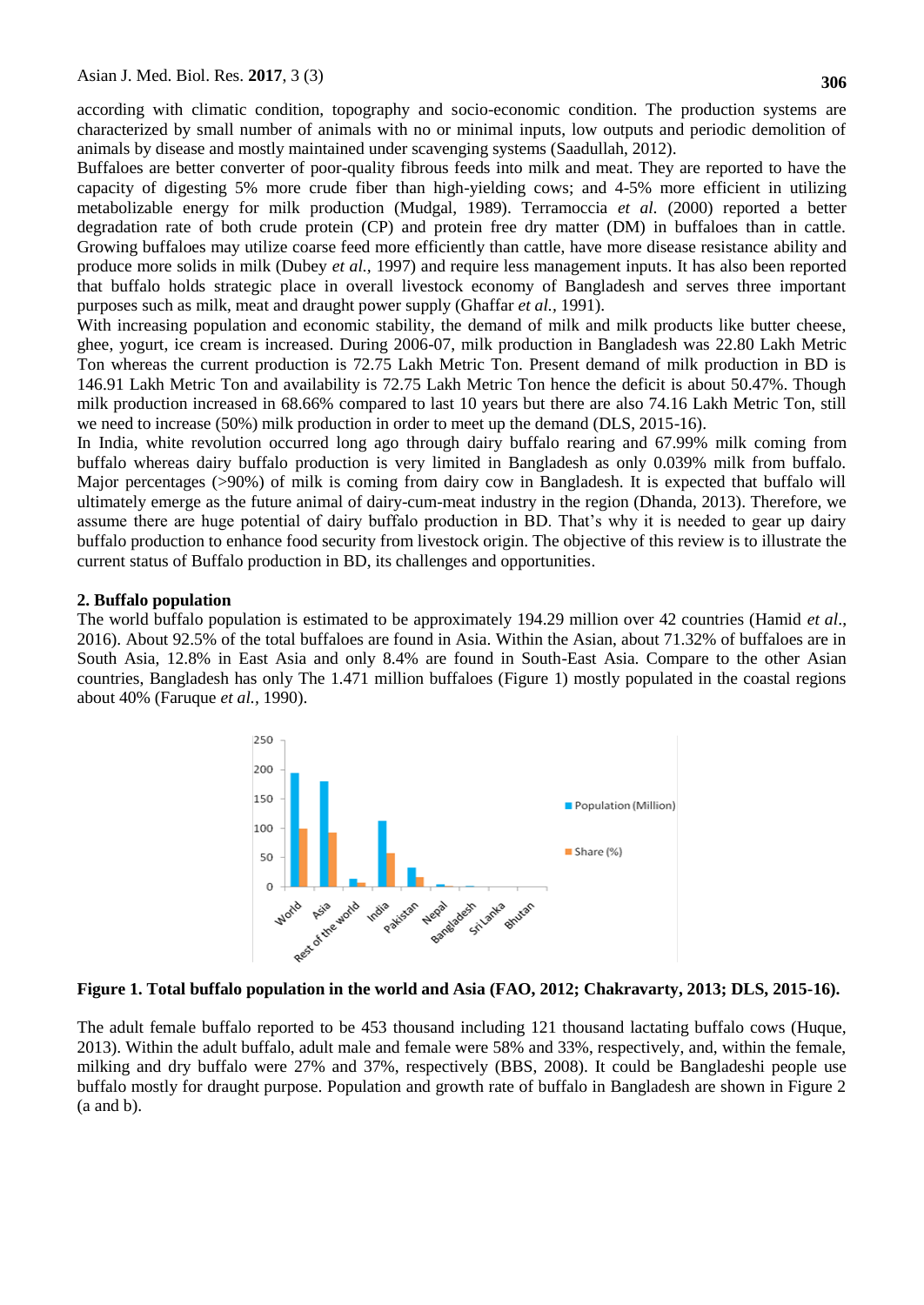

**Figure 2(a). Population of buffalo in Bangladesh (DLS, 2015-16).**



**Figure 2(b). Growth rate of buffalo in Bangladesh (DLS, 2015-16).**

#### **3. Types or breeds of Buffaloes available in different regions of Bangladesh**

Buffaloes in Bangladesh mainly classified into two categories: (i) indigenous buffaloes found in the coastal areas and marshy land of the country and (ii) migrated buffaloes from India and Myanmar found in the sugarcane belt and Coxes's bazar district, respectively (Saadullah, 2012). The migrated buffaloes from India are generally of river types, and from Myanmar, coastal areas or marshy land are of swamp types, though a number of crossbred between swamp and river types are found in the coastal area (Faruque *et al.,* 1990; Faruque, 1992). There are several types of Buffaloes found in Bangladesh (Table 1). There is no recognized breed of water buffaloes in Bangladesh and are mainly indigenous non-descriptive types (Faruque *et al.,* 1990). However, two predominant type of buffaloes commonly available in Bangladesh such as riverine and swamp types (Sarwar *et al.,* 2002a,b). River buffaloes basically reared for the milk production (Dhanda, 2013). In addition, there are few buffalo pockets in Bangladesh including coastal area, Sylhet haor area, sugar cane belt of Jamalpur and Kanihari buffalo pocket in Trishal upazila of Mymensingh district of Bangladesh solely used for milk production over hundreds of years (Sohel and Amin, 2015).

| <b>Type/breed</b>          | Location                             | Population size, phenotypes and genotypes           |
|----------------------------|--------------------------------------|-----------------------------------------------------|
| Indigenous River type      | Western & central part of the        | 433000 head; coat colour- jet black to black;       |
|                            | country                              | chromosome number-50 $\&$ medium in size.           |
| Bangladeshi                | Central $\&$ south west              | 4500 head; light black coat colour, chevron & white |
|                            |                                      | stocking present; chromosome number-50 $\&$ medium  |
|                            |                                      | in size.                                            |
| Indigenous Swamp type      | Eastern part of the country          | 37500 head; grey coat colour, chevron & white       |
|                            |                                      | stocking & crescent horns are present; chromosome   |
|                            |                                      | number-48 $&$ small in size.                        |
| Crossbred type (Indigenous | Southern part of the country         | 40000 head; phenotypes combination of Swamp type    |
| $\times$ Nili-Ravi)        |                                      | & Nili-Ravi; medium in size.                        |
| Non-descriptive type-      | South west $\&$ southern part of the | 207569 head                                         |
| central part               | county                               |                                                     |
| Nili-Ravi                  | Buffalo breeding farm                | 60 head                                             |

**Table 1. Types or breeds of buffaloes found in Bangladesh (Faruque, 2003).**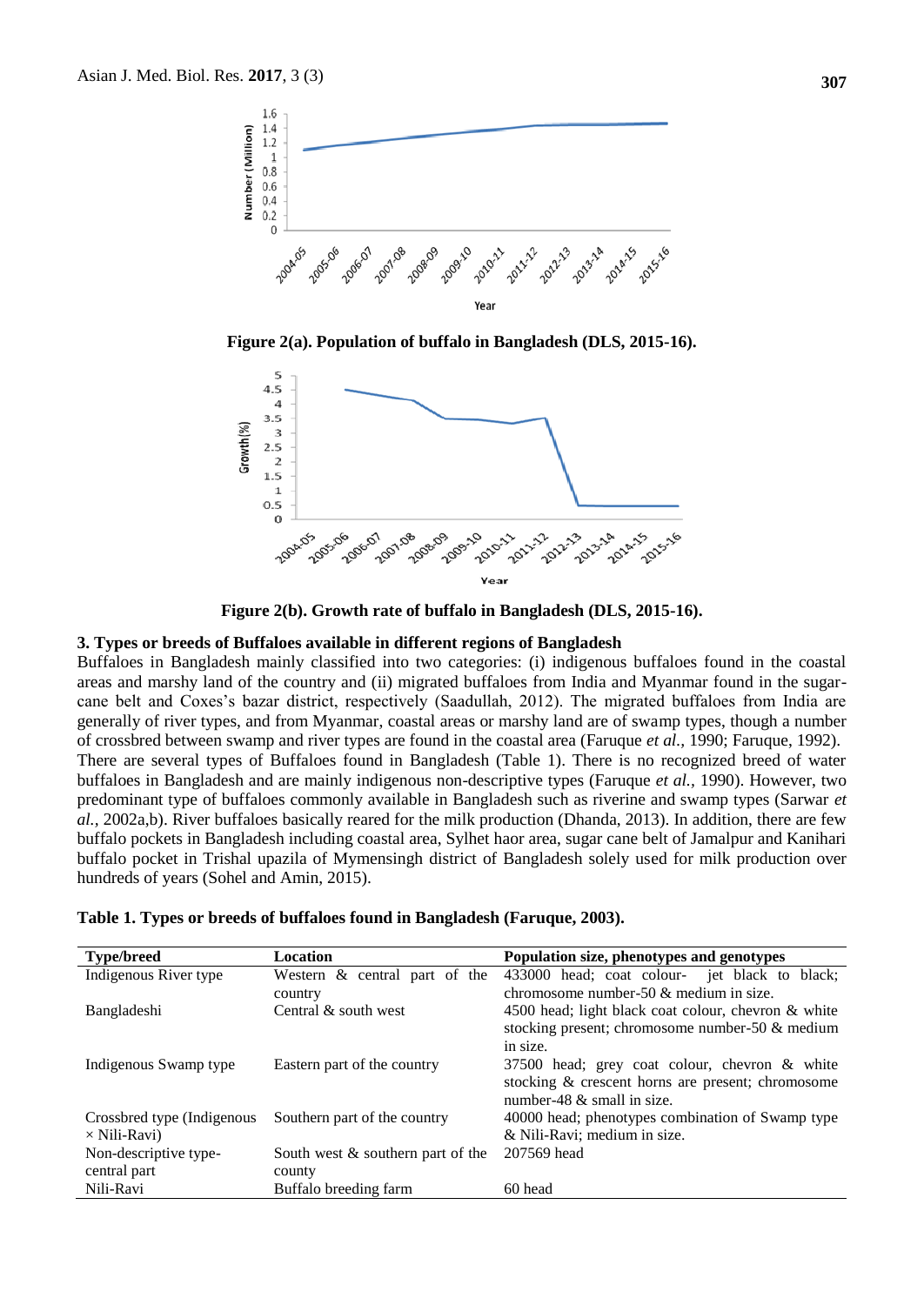### Asian J. Med. Biol. Res. **2017**, 3 (3)

Dairy buffaloes are observed sparsely all over the country. It has been reported that they are found to be concentrated in Meghna-Ganga flood plain as well as Brahammaputra-Jamuna flood plain (Faruque and Hossain, 2007). There are also some cross breed with Murrah, Nili-Ravi, Surti and Jaffrabadi surrounding of Indian border (Faruque *et al*., 1990; Huque and Borghese, 2012). The event of crossbred dairy buffaloes indicates that the genetic improvement programs in place (Faruque, 2000).

# **4. Herd size and distribution of buffalo**

The distribution of buffaloes between household and *bathan* farming systems are presented in Table 2. In the household farming, the average herd size was less than three and it was about 82% of total respondents. Consequently, 62% of the total respondents had 51 *bathan* farming. In household farm mainly reared female animals and only 1% buffalo bull. On the other hand, 70% buffaloes were female and the remaining 30% was male dominantly growing bull and bullock in that farming system. Among the total female animals, the ratios between milch and dry buffalo were about 2:1 and heifer and adult cow 1:1 in both household and *bathan* farming (Uddin *et al*., 2016).

| <b>Parameters</b>      |             | % of respondents |
|------------------------|-------------|------------------|
| Herd size (number)     |             |                  |
| a) Household system    |             |                  |
|                        | $1 - 3$     | 82               |
|                        | $4 - 7$     | 15               |
|                        | $8 - 10$    | 3                |
| b) Bathan              |             |                  |
|                        | $<$ 50      | 11               |
|                        | 51-100      | 37               |
|                        | 101-200     | 25               |
|                        | 201-500     | 11               |
|                        | >500        | 16               |
| Distribution of animal |             |                  |
| a) Household           |             |                  |
| Adult                  |             |                  |
|                        | Male (Bull) | $\mathbf{1}$     |
|                        | Female      | 99               |
| Growing Calf           |             |                  |
|                        | Male        | 3                |
|                        | Female      | 97               |
| b) Bathan              |             |                  |
| Adult                  |             |                  |
|                        | Male (Bull) | 30               |
|                        | Female      | 70               |
| Growing Calf           |             |                  |
|                        | Male        | $\boldsymbol{0}$ |
|                        | Female      | 100              |

# **Table 2. Herd size and distribution of buffalo (Uddin** *et al***., 2016).**

# **5. Buffalo milk production in Bangladesh**

With daily average milk production is only 2.8 L/day with an average lactation length of 227 days (Huque, 2013). Though total milk production of Bangladesh is about 72.75 Lakh Metric Ton in 2015-16 where buffalo milk production was only 3-4% of the total milk production (DLS, 2015-16). Indigenous buffalo cow produces two times more milk than cows, having more milk fat and total milk solids (Faruque *et al.,* 1990). Recently, buffalo milk production in Asia represents 97.02% of the total volume of the world"s buffalo milk (FAO, 2010) (Table 3).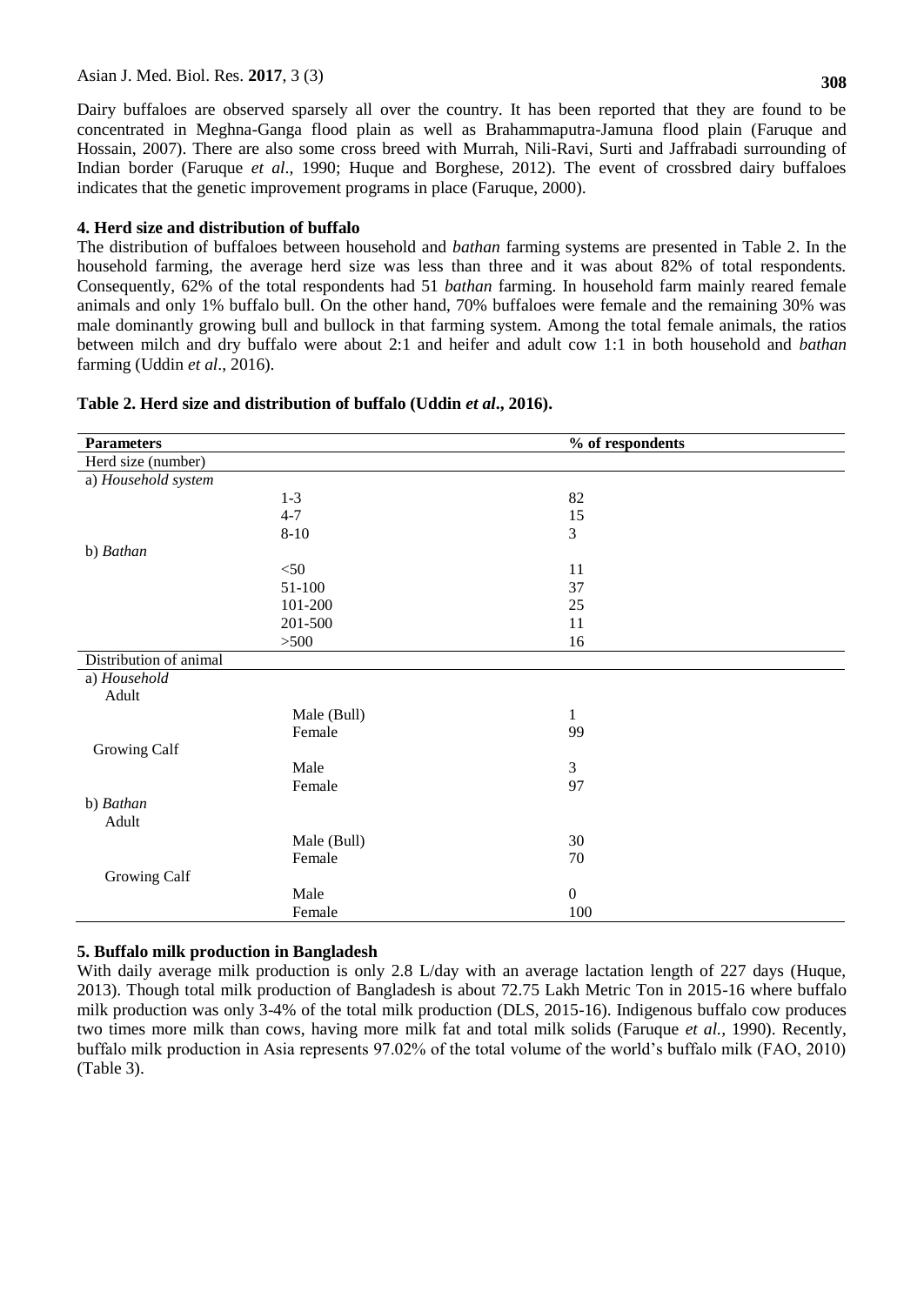| <b>Region/country</b>  | <b>Total production (MT)</b> | Share in world production $(\% )$ |
|------------------------|------------------------------|-----------------------------------|
| World                  | 95.815                       | 100.000                           |
| Asia                   | 92.962                       | 97.020                            |
| Rest of world          | 6.525                        | 2.980                             |
| <b>SAARC</b> countries | 89.290                       | 93.190                            |
| India                  | 65.140                       | 67.990                            |
| Pakistan               | 22.955                       | 23.960                            |
| Nepal                  | 1.109                        | 1.157                             |
| Bangladesh             | 0.037                        | 0.039                             |
| Sri Lanka              | 0.046                        | 0.048                             |
| <b>Bhutan</b>          | 0.000084                     |                                   |

| Table 3. Buffalo milk production (MT) in the world and in SAARC countries (Chakravarty, 2013). |  |  |  |  |
|------------------------------------------------------------------------------------------------|--|--|--|--|
|------------------------------------------------------------------------------------------------|--|--|--|--|

The total milk yield per lactation depends on the genotypes and production systems of buffaloes. The buffalo raised under household (semi-intensive system) produced higher milk than those raised under *bathan* (extensive system); thus the household farming is more attractive as it gives milk and meat both. The comparison of milk production of different buffalo breeds are shown in Table 4 and milk production characteristics of buffalo in BD is shown in Table 5. The lactation yield in semi-extensive and extensive farming were 799 and 435 liters, respectively (Uddin *et al.,* 2016), which are much lower than the Nili- Ravi buffaloes reported by Mudgal (1989), Khan (1995) and ICAR (2000). This result of this study coincides with the result of Faruque *et al*. (1990) who reported that the lactation yield was 712 kg for buffaloes in Mymensingh district. Faruque and Amin (1995) reported that the lactation yield of indigenous buffalo in Khulna region are 280 liters and Hussen (1990) found a lactation yield of 830 liters for buffaloes in Tangail district. It could be concluded from the discussion that the possible important factors are inferior genetic merit of breed/genotype for lower milk production along with other factors.

#### **Table 4. Comparison of milk performance in different buffalo breeds (litre/day).**

| <b>Breed</b>      | <b>Lactations</b><br>(n) | <b>Lactation length</b><br>(days) | Milk yield Avg.<br>(litre) | Milk yield per<br>day (litre) | <b>Highest daily milk</b><br>yield (litre) |
|-------------------|--------------------------|-----------------------------------|----------------------------|-------------------------------|--------------------------------------------|
| L                 | 70                       | $280.4 \pm 20.2$                  | $1092.8 \pm 207.4$         | 3.79                          | 6.60                                       |
| M                 | 237                      | $324.7 \pm 73.9$                  | $2132.9 \pm 78.3$          | 6.57                          | 17.40                                      |
| N                 | 164                      | $316.8 \pm 83.6$                  | $2262 \pm 663.9$           | 7.14                          | 18.40                                      |
| $MLF_1$           | 157                      | $313.7 \pm 96.7$                  | $1240.5 + 479.8$           | 3.95                          | 7.57                                       |
| MLF <sub>2</sub>  | 118                      | $313.9 \pm 90.1$                  | $1423.3 \pm 534.5$         | 4.53                          | 8.30                                       |
| NLF <sub>1</sub>  | 45                       | $326.7 \pm 96.4$                  | $2041.2 + 540.9$           | 6.25                          | 16.65                                      |
| NLF <sub>2</sub>  | 55                       | $321.4 \pm 118$                   | $2325.6 \pm 994.4$         | 7.22                          | 19.35                                      |
| NMLF <sub>2</sub> | 168                      | $317.6 \pm 78.4$                  | $2294.6 \pm 772.1$         | 7.22                          | 18.80                                      |
| NLMG <sub>1</sub> | 70                       | $329.1 \pm 89.8$                  | $1994.9 \pm 635.0$         | 6.06                          | 18.50                                      |

L, Local; M, Murrah; N, Nili-Ravi, G, Santa Gertrudis. **Source:** Bingzhuang *et al.* (2003) & Borghese (2005).

#### **Table 5. Milk production characteristics of buffalo in BD (Uddin** *et al***., 2016).**

| <b>Parameters</b>             | % of respondents |               |  |
|-------------------------------|------------------|---------------|--|
|                               | Household        | <b>Bathan</b> |  |
| Milk production               |                  |               |  |
| Milking once in a day<br>a)   | 33               | 87            |  |
| Milking twice in a day<br>b)  | 67               | 13            |  |
| Milk yield/animal/day (litre) |                  |               |  |
| One to up to two<br>a)        | 20               | 74            |  |
| Two to up to five<br>b)       | 38               | 26            |  |
| Five and above<br>C)          | 42               |               |  |

#### **6. Milk quality of buffalo**

Buffalo has inherent ability to produce milk with high milk fat contents ranging from 6.0-8.5%. Because of the higher milk fat contents, buffalo milk is preferred over cow milk and fetch better price in milk market (Sarwar *et*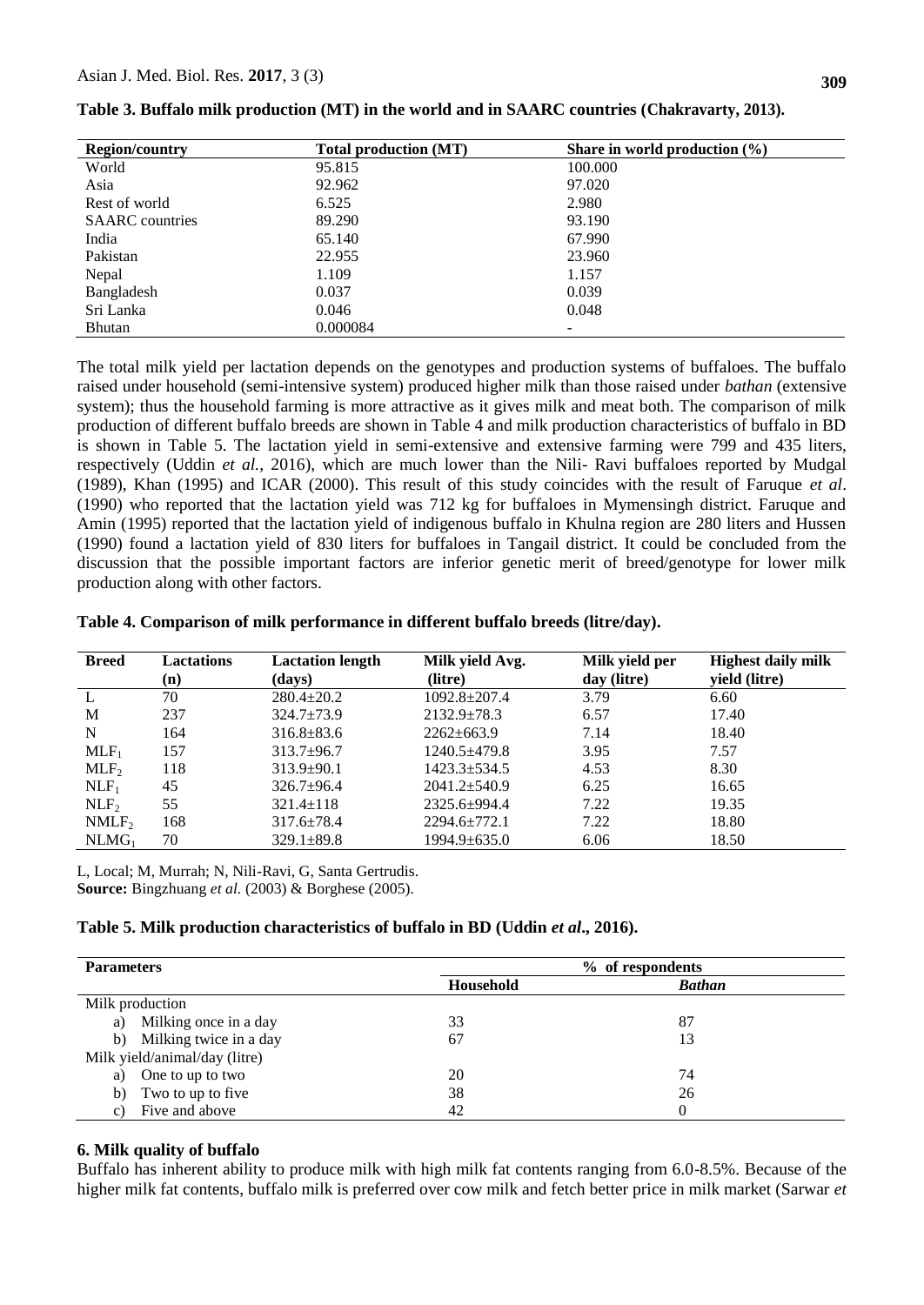### Asian J. Med. Biol. Res. **2017**, 3 (3)

*al*., 2002a,b; Khan *et al.,* 2008). Comparative milk composition in the buffalo and the cow is presented in Table 6. Buffalo milk is healthy as it is richer in saturated fatty acids, higher fat, protein, calcium and cholesterol contents. It also contains less cholesterol and more tocopherol which is a natural antioxidant. Buffalo milk appears whiter than cow milk because it does not contain the yellow pigment carotene.

| <b>Parameters</b>     | <b>Buffalo milk</b> | Cow milk |
|-----------------------|---------------------|----------|
| Total solids (%)      | 16.30               | 13.10    |
| Fat $(\%)$            | 7.90                | 4.30     |
| Protein $(\%)$        | 4.20                | 3.60     |
| Lactose $(\% )$       | 5.00                | 4.80     |
| Tocopherol $(mg/g)$   | 0.33                | 0.31     |
| Cholesterol $(mg/g)$  | 0.65                | 3.14     |
| Calcium $(mg/100g)$   | 264.00              | 165.00   |
| Phosphorus (mg/100g)  | 268.00              | 213.00   |
| Magnesium $(mg/100g)$ | 30.00               | 23.00    |
| Potassium $(mg/100g)$ | 107.00              | 185.00   |
| Sodium $(mg/100g)$    | 65.00               | 73.00    |
| Vitamin A (IU)        | 33.00               | 30.30    |
| Vitamin C $(mg/100g)$ | 6.70                | 1.90     |

#### **Table 6. Typical composition of buffalo and cow milk (Anonymous, 1995).**

Buffalo milk contains various fatty acids, especially conjugated fatty acids (CLA), which possess beneficial biological activities in mammals. The cis-9, trans-11 CLA (rumenic acid, RA) has been shown to reduce the incidence of cancer. The CLA content of milk is strongly linked to the ruminal biohydrogenation (BH) of cis-9, cis-12 C18:2 (linoleic acid, LA) and cis-9, cis-12, cis-15 C18:3 (linolenic acid, LNA). In Argentina, the buffalo was recently introduced as an alternative breed with milk of good nutritional value and with high protein and fat content (Van Nieuwenhove *et al.,* 2004). The lower heat capacity and the higher thermal conductivity and thermal expansion of buffalo milk clearly indicate that a lower amount of heat energy is required to achieve certain desired heat effects in buffalo milk as compared to cow"s milk (Sindhu and Arora, 2011).

Like cow milk, buffalo milk is used for different milk products such as butter, butter oil (ghee), soft plus hard cheeses, condensed milk, evaporated milk, ice cream, yoghurt and many more. The most popular of these products is the soft Italian cheese called mozzarella. A characteristic of buffalo milk is the very high fat content and the fat to protein ratio is about 2:1 (Addeo *et al*., 1993).

# 7**. Opportunities of dairy buffalo development in Bangladesh**

The improvement of dairy buffalo production could be considered for the following reasons: a huge number of buffaloes are rearing at free range condition having little milk production. Those females could be considered under planned development programme described below for increasing milk production. Buffalo rearing with cattle could reduce the feed wastage and proper utilization of all types of feeds. Milk price depends on the fat % of milk. Thus higher milk fat, protein and SNF of buffalo milk might be a useful concern for milk seller and buyer as well. Public awareness of buffalo milk should be increase which will play a positive role on the advancement of dairy buffalo production.

The following could be considered for the development of dairy buffaloes in Bangladesh: the buffalo farmers should be listed by local artificial inseminators either by government or private sectors. Buffaloes reared under farm and semi-extensive condition should be inseminated by the imported semen of proven buffalo bull. Capacity building of buffalo farmers should be developed on buffalo farming by training, workshop, field day and vaccination campaign etc. Exchanging the proved improvement at farm and semi-extensive levels to the free range buffalo farmers and inspire them to screen and rear the elite females at home rather than free range. Best to best mating at all rearing systems should be done according to milk production concept either by elite bull exchange or artificial insemination.

#### **8. Challenges in dairy buffalo production in Bangladesh**

# **8.1. Problems in general husbandry practices**

The proper husbandry practices of the animals to some extent depend on the production systems. There are some problems in the general husbandry practices such as no housing system, no artificial insemination system, no routine vaccination programme, no animal identification and recording system. The management practices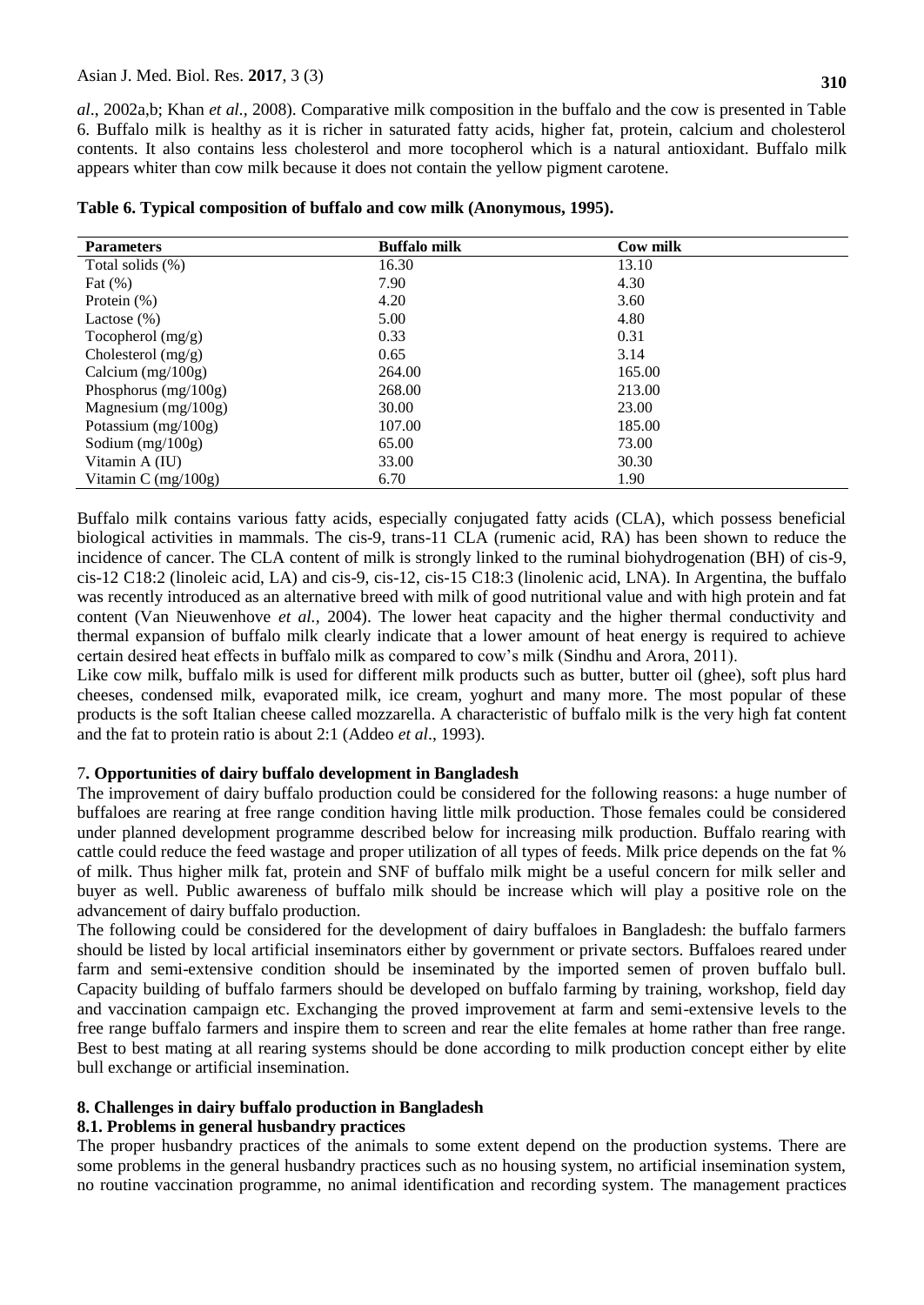adopted by buffalo farmers usually depends on the type of production in which they are involved. At the rural level production is usually based on a small herd of mixed ages and sexes generally for draught and breeding purposes. Cattle and buffaloes are kept at night, and spend the day time grazing for roughage, together with other animals. Grazing and browsing ranges over practically all village lands during the dry season but is restricted to upland non-cropped areas during the rainy season. Animals are more difficult to herd during the cropping season and buffaloes are considered to be more difficult to herd than cattle. Sometimes the whole village herd will lie down together in mud wallows remaining asleep or ruminating till evening. By about after noon they emerge out of their mud wallows covered with grey slime and graze on roads and other aquatic herbage till late in the evening. After this, they move to dry grounds where they remain till the day-dark. About 60% of the farmers dispose of dung and other refusal to pits for further use while the rest (40%) use them otherwise (as fuel and other purposes). Biogas plants are a very new concept to farmers during the early 2000s, and a very negligible (1%) of farmers had them (Huque, 2013).

### **8.2. Feeds and Feeding problems**

Feeds and feeding of buffalo in Bangladesh is shown in Table 7. The major feed for buffalo is rice straw, crop residues supplemented with marginal quantities of cereal and oil seed by-products and weeds from crop fields (Saadullah, 1990). Lack of quality feeds, fodder and pasture land for buffalo rearing; hence, nutritional deficiency cause poor production profile of buffaloes in Bangladesh. Buffaloes are raised mainly under a semiintensive system on plain land and marshy land where there is limited pasture land. Recently, an intensive system for buffalo production is practiced by Lal teer Livestock Limited. The basal diet for buffaloes is rice straw, poor quality roughage having inadequate source of energy and protein. Buffaloes are allowed to graze on natural pasture, fallow land or road side during the day time. No concentrate or mineral supplements are usually fed. For milch buffaloes, the calves are usually separated from the dam in the evening or night and the milking only once in the morning. Sugarcane leaves, micro silage of sugarcane leaves, cassava leaves, roadside grass, elephant grass, and maize with corn cob and pineapple bran are also rearly used as feeding stuffs (Faruque, 2003). However, buffalo in the tropical area for feeding systems are based on unrestricted grazing, tethering or stall-feeding and free grazing, sometimes under the control of herders, is common in countries with native grasslands and fallows. Tethering and stall-feeding are practiced in areas where there is limited land and with cropping. In many situations, there appeared to be roughage limitations for animals in the stall-feeding and tethering systems (Wanapat and Chanthakhoun, 2009).

| <b>Parameters</b> |                                         | % of respondents |               |  |
|-------------------|-----------------------------------------|------------------|---------------|--|
|                   |                                         | Household        | <b>Bathan</b> |  |
|                   | Sources of feed                         |                  |               |  |
| a.                | Own land                                | 8                |               |  |
| b.                | Public land                             | 87               | 90            |  |
|                   | c. Leased land                          |                  |               |  |
|                   | Improved feed                           |                  |               |  |
| a.                | Mixed feed                              |                  |               |  |
|                   | b. Feed store                           |                  |               |  |
|                   | Feeding system                          |                  |               |  |
| a.                | Grazing in public land                  | 12               | 100           |  |
| b.                | Grazing in public land and cereal grain | 88               | 0             |  |
| c.                | Grazing in public land and rice gruel   | 0                |               |  |

#### **Table 7. Feeds and feeding of buffalo in BD (Uddin** *et al***., 2016).**

In the household farming, after morning milking, buffaloes were allowed to graze in fallow or road side land up to evening that covers approximately 8-9 hours per day. From the evening to next morning, animals were tied up in homestead and they were offered mainly rice straw with little concentrate mixtures (wheat bran, rice bran, rice polish etc.). However, in *bathan* farming, buffaloes were raised in the open grazing area throughout the year. Except calves, all buffaloes (adult and growing heifers) were allowed to graze freely in the public land. In the evening, calves were enclaved in an area locally called "kella" to protect from wild animals. Any extra feed was not provided to buffalo in *bathan* farming (Uddin *et al.,* 2016).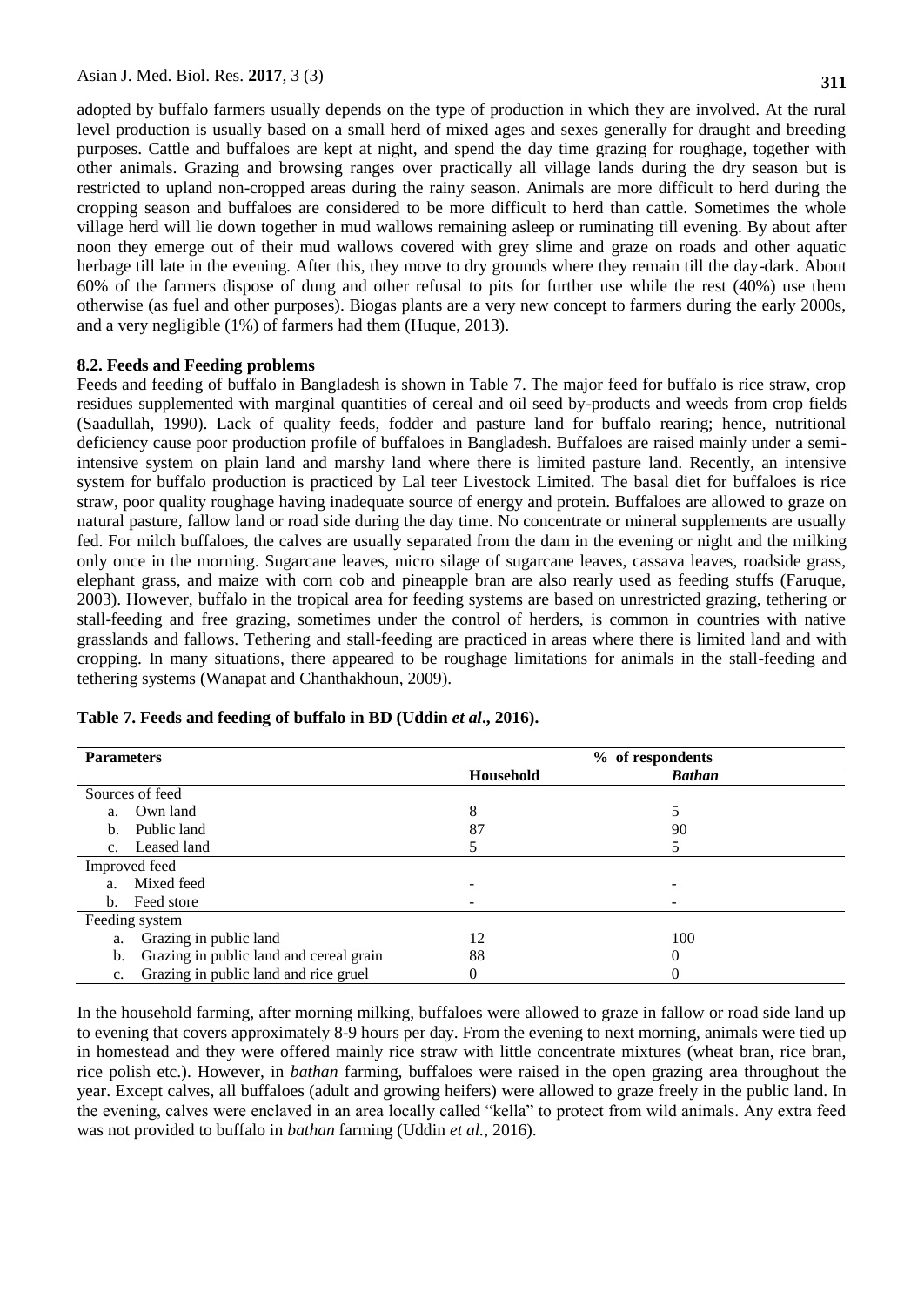# **8.3. Poor reproduction**

Delayed puberty, seasonal breeding, long calving interval, and poor estrus detection hampered the reproductive efficiency in the female buffalo. The reproductive characteristics of buffaloes in Bangladesh are presented in Table 8. Most of the respondents reported that the average age at first heat was between 39 and 40 months in both household and *bathan* farming (Uddin *et al*., 2016). Nahar *et al.* (2012) also found similar findings of age of first heat in Mymensingh and Laximpur district. It was reported (Mudgal, 1999) that the age at first calving for Nili-Ravi buffaloes ranges from 30-54 months and for Khundi buffaloes ranges from 48-57 months. The natural mating system was practiced in both the system of farming and artificial Insemination (AI) was not yet practiced commercially in Bangladesh due to the weakness of oestrus symptoms and variability of oestrus length in buffalo. The review of Huque and Shahjahan (2016) showed the reproductive performances of Bangladeshi male and female buffaloes with different genotypes which agreed the few parts of present contents on reproduction.

| <b>Parameters</b>                | % of respondents |               |  |
|----------------------------------|------------------|---------------|--|
|                                  | Household        | <b>Bathan</b> |  |
| Age at first heat (months)       | 37               | 38            |  |
| Service per conception (no.)     | 1.9              | 2.1           |  |
| Gestation length (days)          | 310              | 315           |  |
| Calving interval (days)          | 390              | 420           |  |
| Post partum heat period (days)   | 125              | 130           |  |
| Total lactation length (days)    | 270              | 215           |  |
| Total milk yield/animal (liters) | 799              | 435           |  |
| Mating of buffalo                |                  |               |  |
| Natural mating<br>a)             | 95               | 99            |  |
| Artificial insemination<br>b)    |                  | ۰             |  |

|  | Table 8. Reproductive characteristics of buffalo in Bangladesh (Uddin et al., 2016). |  |  |  |
|--|--------------------------------------------------------------------------------------|--|--|--|
|  |                                                                                      |  |  |  |

# **8.4. Summer anoestrus in buffalo**

Domestic buffaloes have a tendency to breed seasonally (Basu, 1962; Qureshi *et al*., 1999) showing a suspension of sexual activity during summer in almost all parts of the world (Hafez, 1955; Chaudhry, 1988; Shah, 1990). During this period, they remain sexually inactive without any signs of oestrus. This condition is popularly known as summer anoestrus. The incidence of summer anoestrus generally varies between 36.6% and 59.5% (Luktuke and Sharma, 1978; Singh *et al*., 1989). Furthermore, it was reported to be higher in nomadic buffaloes (83.0%) than the housed rural ones (63.0%) (Brar and Nanda, 2004). Summer anoestrus may be due to direct exposure to sunlight in the former case. The condition is characterized by inactive, smooth ovaries (Roy *et al*., 1972), abnormal hormonal profiles (Razdan, 1988). Serum or plasma gonadotrophin levels (ng⁄ml) in buffaloes during summer season are given in Table 9. Several factors like environment, hormones, nutrition and management have been proposed to cause summer anoestrus in buffaloes. Thermal stress is one among the environmental factors that play a very significant role. The effect of thermal stress and season on dairy cattle reproduction has been reviewed in several recent published reports (Wolfenson *et al*., 2000; De Rensis and Scaramuzzi, 2003). Post-partum anoestrus in buffalo has also been summarized in a number of reviews (Gupta and Das, 1994; El-Wishy, 2007a,b).

|  |  |  |  |  |  | Table 9. Serum or plasma gonadotrophin levels (ng/ml) in buffaloes during summer season. |  |
|--|--|--|--|--|--|------------------------------------------------------------------------------------------|--|
|--|--|--|--|--|--|------------------------------------------------------------------------------------------|--|

| <b>Stage</b> | <b>Prolactin</b> | <b>FSH</b>  | <b>LH</b>     | <b>Workers</b>             |
|--------------|------------------|-------------|---------------|----------------------------|
|              | 170.0-248.9      |             | $16.5 - 20.0$ | Sheth et al., 1978         |
|              | 112.0-366.0      | 20.7-29.6   | $8.3 - 9.6$   | Heranjal et al., 1979a     |
| Cycling      |                  | 41.5-49.1   | $4.4 - 19.6$  | Janakiraman et al., 1980   |
|              |                  |             | $0.7 - 1.8$   | Kaker et al., 1980         |
|              | 248.0-430.0      |             |               | Kaker <i>et al.</i> , 1981 |
|              | 319.0-371.0      |             | $0.9 - 1.3$   | Singh and Chaudhry, 1992   |
|              | 504.0-800.0      | 15.3-17.4   | $6.9 - 9.4$   | Heranjal et al., 1979b     |
|              |                  |             | $2.5 - 8.7$   | Razdan et al., 1981        |
| Anoestrus    | 249.0-739.0      |             |               | Arya and Madan, 1983       |
|              | 464.0-800.0      |             |               | Heranjal et al., 1984      |
|              | 104.8-165.7      | $5.5 - 6.2$ |               | Jain 1987                  |
|              |                  | 9.1         |               | Madan, 1987                |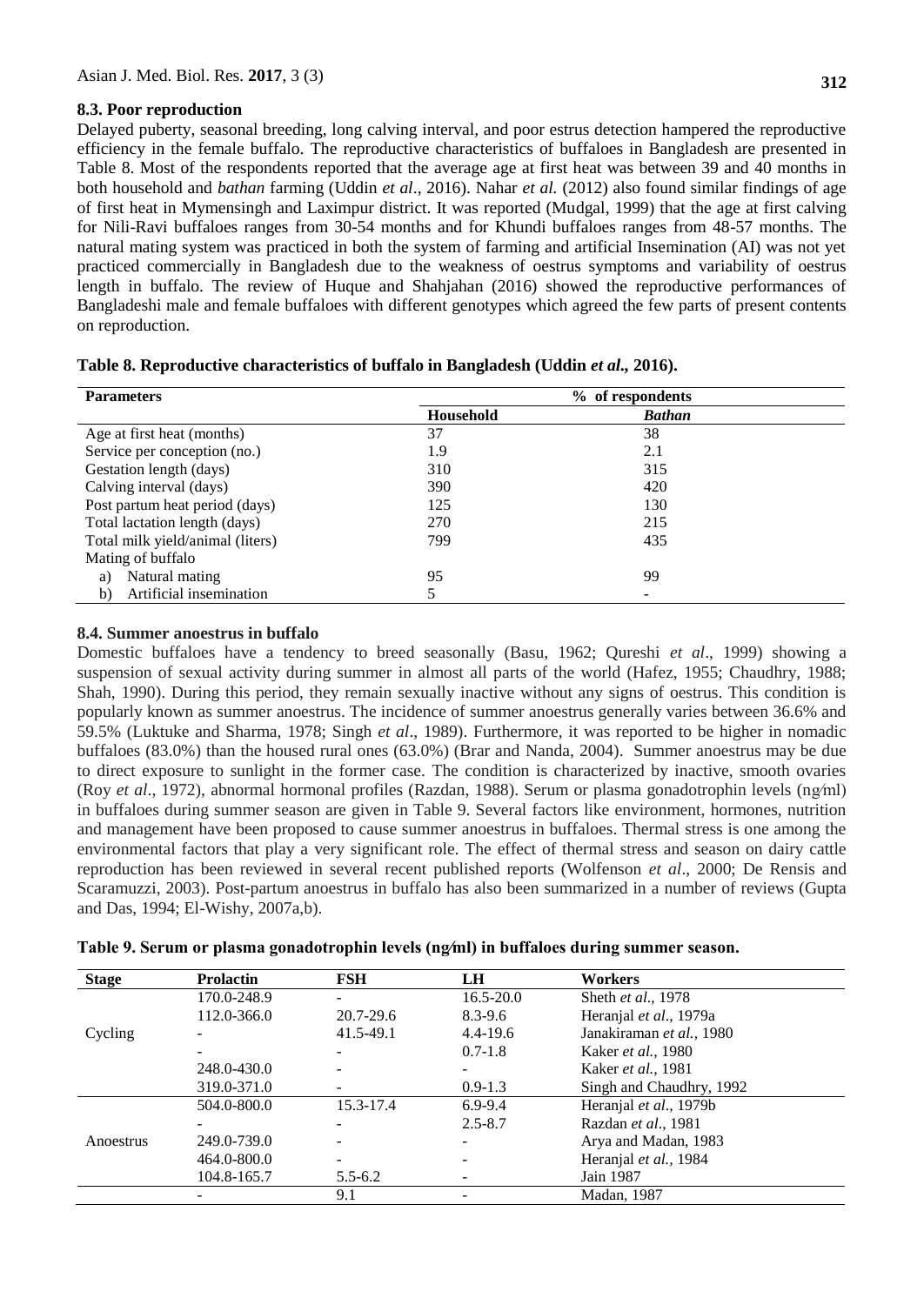During hot summer months, buffaloes show hyper-prolactinemia (Sheth *et al*., 1978). Buffalo heifers show seasonal changes in the level of circulating FSH which coincide with the pattern of breeding (Sheth *et al*., 1978; Janakiraman *et al.,* 1980). The lowest value was observed in the non-breeding season (March to June) during hot months. In general, the FSH level in anoestrus buffalo"s remains low (Heranjal *et al*., 1979b; Madan, 1987) when compared with the basal level (Heranjal *et al.*, 1979a) recorded in normal cycling buffaloes (Table 9). Luteinizing hormone plays an important role in contributing ovarian inactivity in buffaloes during summer months (Razdan *et al.,* 1981). The secretion was lower during summer compared to winter (Heranjal *et al.,* 1979b; Razdan *et al.,* 1981).

#### **8.5. Buffalo diseases**

The retrospective study findings revealed that high incidence of hemorrhagic septicemia (HS) and calf pneumonia, helminthiais, enteritis and mastitis as the major disease problems for buffalo production in Bangladesh (Figure 3). To study the status of clinical and subclinical mastitis, a total of 114 milk samples were randomly collected from buffalo cows. The prevalence of clinical and subclinical mastitis in buffalo was found to be 23.68% and 31.57%, respectively. Hemorrhagic septicemia and calf pneumonia were reported to be the major disease problems by the farmers and local vets (Islam *et al.,* 2016).



**Figure 3. Overall diseases status of buffaloes in some regions of Bangladesh (Islam** *et al.***, 2016).**

The prevalence of GIT parasites was alarming in buffaloes in all over the areas of Bangladesh. Research findings of Islam *et al.* (2016) revealed that 64.2% of the studied buffaloes were infected with one or more species of gastro-intestinal parasites. Younger animals were found to be more susceptible to both parasitic and protozoan infections but sex was found not to affect the incidence. Most of the non-parasitic enteritis was caused by *E. coli* (62.5%) and *Salmonella* spp. (29.16%). Clinical and subclinical mastitis were recorded in 23.68% and 31.57% of samples analyzed, respectively. The most isolated pathogens (Figure 4) responsible for mastitis in buffalo was the Coagulase Negative *Staphylococci* (CNSs), *Streptococcus* spp., *Bacillus* spp. and *Staphylococcus aureus* (Islam *et al.,* 2016).



**Figure 4. Causes of clinical and subclinical mastitis in dairy buffaloes (Islam** *et al.,* **2016).**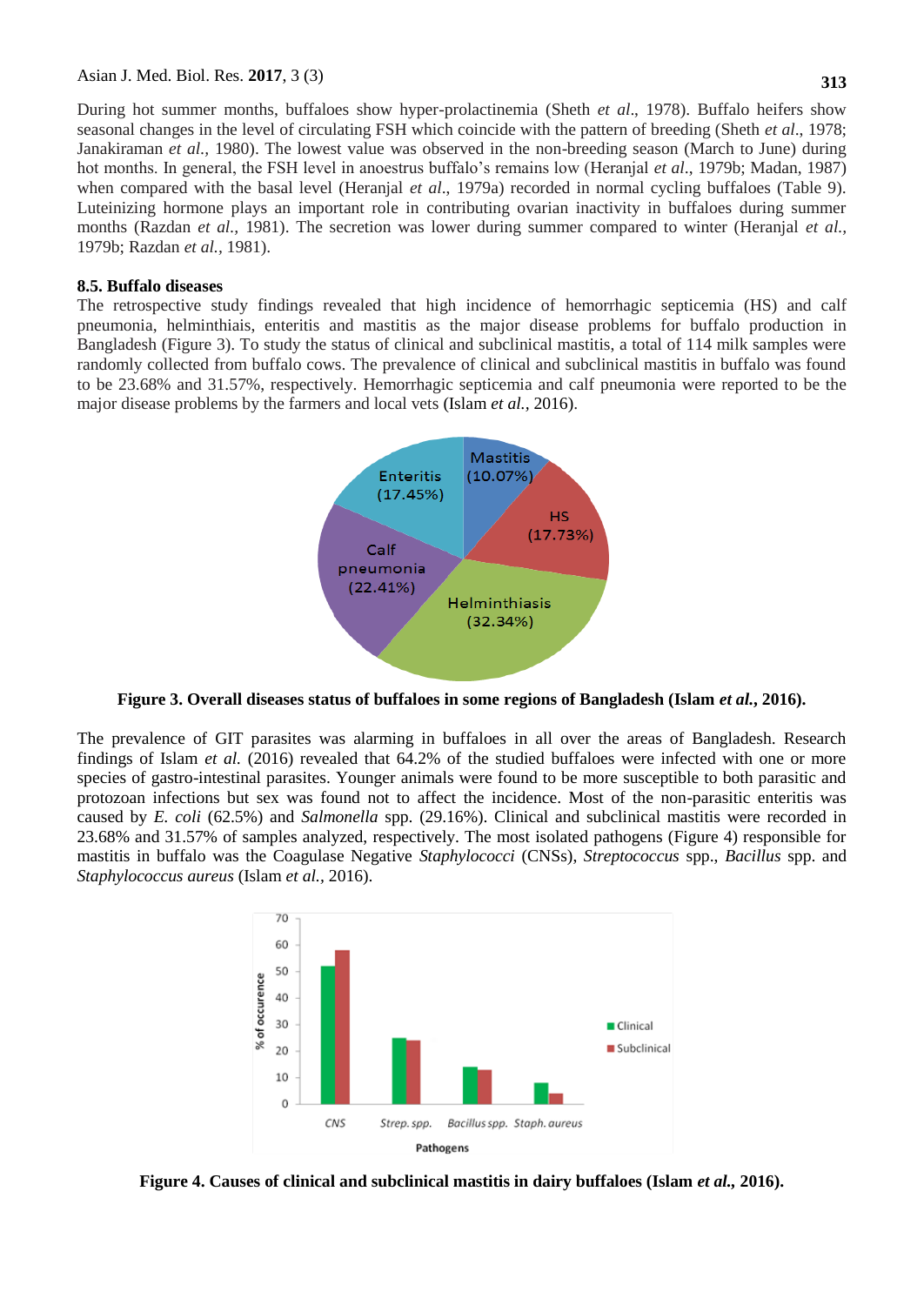#### **9. Conclusions**

This review mainly focuses on the present situation and future prospects of dairy buffalo production in Bangladesh. Buffalo population has been increased more in the recent years than past. Buffalo could be a major source of milk to reduce the deficiency of milk in Bangladesh. The feeding system is still traditional and buffaloes are not getting balanced ration or feed as they required. There are high incidence of gastrointestinal tract parasitic and protozoan infestation, diarrhoea, hemorrhagic septicemia, calf pneumonia and mastitis as the major disease problems for buffalo production. Buffalo improvement programme through systemic breeding between screened local elite females and imported proven bull semen through AI at farm and semi-extensive levels could be a step towards the desire buffalo breed development. However, improved feed and management system as well as technical knowledge along with milk value chain in different farming systems will increase the dairy buffalo production in Bangladesh.

### **Conflict of interest**

None to declare.

#### **References**

- Addeo F, L Chianese and P Masi, 1993. The influence of processing conditions on the quality of water buffalo mozzarella cheese. Euro. Assoc. Anim. Prod., 62: 214-214.
- Anonymous, 1995. Ind. Dairy man., 47: 63-64.
- Arya JS and ML Madan, 1983. Hyperprolactinaemia: a possible cause of late maturity in buffalo heifers. Ind. J. Anim. Prod. Manag., 13: 193-197.
- Basu S, 1962. Seasonal variation of fertility in Murrah buffaloes. Ind. Vet. J., 39: 433-438.
- BBS, 2008. Bangladesh Bureau of Statistics,The Bangladesh census of Agriculture and Livestock-1996. Ministry of Planning, Government of Bangladesh, Dhaka.
- Bingzhuang Y, L Zhongquan, L Xianwei and Z Caixia 2003. The advance of genetic improvement and the development of the dairy industry in the Chinese Water buffalo. In: Proceeding of the Fourth Asian Buffalo Congress, New Delhi, India. pp. 27-30.
- Borghese A, 2005. Buffalo production and research. Food and Agriculture Organization of the United Nations Rome, Italy.
- Brar PS and AS Nanda, 2004. Impact of conventional managemental practices on reproductive performance of rural buffaloes. Ind. J. Anim. Reprod., 25: 94-96.
- Chakravarty AK, 2013. Strategies for genetic improvement of buffaloes through production of quality male germplasm in SAARC countries. Seminar Paper Presentation in High Yielding Dairy Buffalo Breed.
- Chaudhry RA, 1988. Recent advances in female reproduction. In: Proceedings of Second World Buffalo Congress, December, 1988, Delhi, India, Vol. II, Part I pp. 225-228.
- Das GK and FA Khan, 2010. Summer anoestrus in buffalo-a review. Reprod. Domes. Anim., 45: 483-494.
- De Rensis F and RJ Scaramuzzi, 2003. Heat stress and seasonal effects on reproduction in the dairy cow: a review. Therio., 60: 1139-1151.
- Dhanda OP, 2013. Changing Dynamics in Buffalo Production Systems in South Asian Region. Buffalo Bull., 32: 311-317.
- DLS, 2015-16. Yearly updates on livestock production, Department of Livestock servces, Ministry of Fisheries and Livestock, Dhaka, Bangladesh.
- Dubey PC, CL Suman, MK Sanyal, HS Pandey, MM Saxena and PL Yadav, 1997. Factors affecting composition of buffalo milk. Ind. J. Anim. Sci., 67: 802.
- El-Wishy AB, 2007a: The postpartum buffalo: I. Endocrinological changes and uterine involution. Anim. Reprod. Sci., 97: 201-215.
- El-Wishy AB, 2007b: The postpartum buffalo: II. Acyclicity and anoestrus. Anim. Reprod. Sci., 97: 216-236.
- FAO, 2010. The state of food and agriculture, Food and Agriculture Organization of the United Nations, Rome, Italy.
- FAO, 2012. The state of food and agriculture, Food and Agriculture Organization of the United Nations, Rome.
- Faruque MO and MI Hossain, 2007. The effect of feed supplement on the yield and composition of buffalo milk. Ita. J. Anim. Sci., 6: 488-490.
- Faruque MO, 2000. Identification of the best genotype of buffalo for dairy purpose in Bangladesh and to improve their productivity. Research report, pp. 1-80.
- Faruque MO, 2003. Buffalo production system in Bangladesh. In: Proceedings of the Fourth Asian Buffalo Congress, New Delhi, India, 25 to 28 February, pp. 31-35.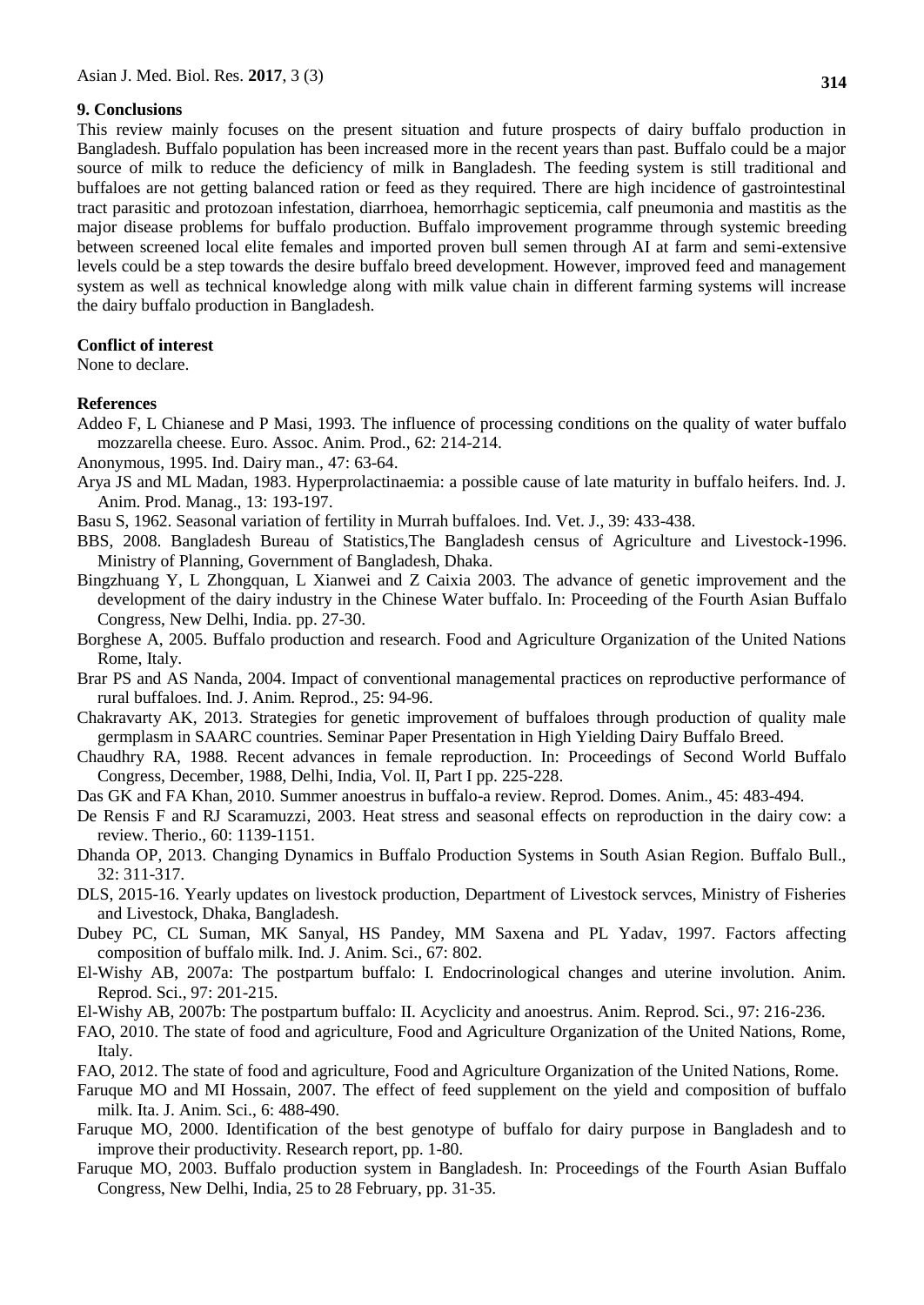- Faruque MO and MR Amin, 1995. Indigenous buffalo in coastal area of Bangladesh: Part II. Productivity of indigenous buffaloes in the South Western coastal area. Bang. J. Tra. Develop., 8: 138-140.
- Faruque MO, MA Hasnath and NN Siddique, 1990. Present status of buffaloes and their productivity in Bangladesh. Asian-Australas. J. Anim. Sci., 3: 287-292.
- Faruque MO, 1992. Buffalo development in Bangladesh-Development of intermediate technologies for selective breeding of village herds. Final report of research project of NST, Dhaka.
- Ghaffar A, MI Khan, MA Mirza and WH Prizada, 1991. Effect of year and calving season on some traits of economic importance in Nili-Ravi buffaloes. Pak. J. Agri. Res., 12: 217.
- Gupta SK and GK Das, 1994. Post partum anoestrus in buffaloes I. Factors responsible. J. Rem. Vet. Corps, 33: 141-151.
- Hafez ESE, 1955. Puberty in the buffalo cow. Journal of Agricultural Science, 46: 137-142.
- Hamid MA, S Ahmed, MA Rahman and KM Hossain, 2016. Status of Buffalo Production in Bangladesh Compared to SAARC Countries. Asian J. Anim. Sci., 10: 313-329.
- Heranjal DD, AR Sheth, R Desai and SS Rao, 1979a. Serum gonadotropins and prolactin levels during the estrous cycle in Murrah buffaloes. Ind. J.Dairy Sci., 32: 247-249.
- Heranjal DD, AR Sheth, R Desai and SS Rao, 1984. Circulating levels of gonadotrophins and prolactin in anoestrus Murrah buffaloes. Ind.Vet. J., 61: 35-38.
- Heranjal DD, AR Sheth, KB Wadadekar, R Desai and SS Rao, 1979b. Serum gonadotrophins and prolactin in anoestrus buffaloes. Ind. J. Dairy Sci., 32: 383-385.
- Huque KS 2013. Bangladesh national dairy profile. Asia Dairy Network, Asian Milk for Health and Prosperity.
- Huque QME and A Borghese, 2012. Production potentiality and perspective of buffalo in Bangladesh. Procedings of the 15th AAAP Animal Science Congress, November 26-30, 2012, Thailand, pp: 244.
- Huque QME and M Shahjahan, 2016. Buffalo: a promising animal in Bangladesh. Asian Buffalo Mag., 10: 17- 23.
- Hussen MS, 1990. Performance of indigenous buffaloes in Tangail district. MS Thesis, Bangladesh Agricultural University, Mymensingh-2202.
- ICAR, 2000. International Committee for Animal Recording, Yearly inquiry on the situation of milk recording in buffalo. Rome, Italy.
- Islam KS, MHB Kabir, MH Rahman and MH Kabir, 2016. Status of buffalo diseases in Bangladesh in relation to casual agents and predisposing factors. Inter. J. Life Sci. Techno., 9(5): 44-50.
- Jain GC, 1987. Hormonal profile in anoestrus rural buffaloes. Ind. J. Anim. Reprod., 8: 9-11.
- Janakiraman K, MC Desai, DR Anim, AR Sheth, SB Moodbird and KB Wadadekar, 1980. Serum gonadotropin levels in buffaloes in relation to phases of oestrous cycle and breeding periods. Ind. J. Anim. Sci., 50: 601- 606.
- Kaker ML, MM Galhotra and MN Razdan, 1981. Serum prolactin levels of cycling Murrah buffaloes during summer and winter. Ind. J. Dairy Sci., 34: 391-393.
- Kaker ML, MN Razdan and MM Galhotra, 1980. Serum LH concentration in cyclic buffalo (*Bubalus bubalis*). J. Reprod. Fert., 60: 419-424.
- Khan MS, 1995. Genetic potential of buffaloes raised under farm condition in Bangladesh. MS. Thesis, Bangladesh Agricultural University, Mymensingh-2202.
- Khan S, MS Qureshi, N Ahmad, M Amjed, FR Durrani and M Younas, 2008. Effect of pregnancy on lactation milk value in dairy buffaloes. Asian-Australas. J. Anim.Sci., 21: 523-531.
- Luktuke SN and C Sharma, 1978. Studies on the incidence of "true anestrum" in rural cattle and buffaloes. Ind. Vet. J., 55: 940-942.
- Madan ML, 1987. Endocrine aspects of anoestrus and late maturity among buffaloes. In: Proceedings of International Symposium on Milk Buffalo Reproduction, 16-20 March, 1987, Islamabad, Pakistan. pp. 162- 181.
- Mudgal VD, 1989. The role of riverine buffaloes in small farm systems in Asia. Proceeding of Symposium Buffalo Genotypes for small Farms in Asia University Pertinian, Malaysia. pp.1-9.
- Mudgal VD, 1999. Milking buffalo. In Chapter 6: Smallholder Dairying in the Tropics, International Livestock Research Institute.
- Nahar TN, MF Afroz and J Fatema. 2012. Characterization of buffalo genetic resources in the selected district of Bangladesh. Annual Research Review Workshop, Bangladesh Livestock Research Institute, pp. 60-61.
- Qureshi MS, HA Samad, G Habib, RH Usmani and Siddiqui MM, 1999. Study on factors leading to seasonality of reproduction in dairy buffaloes. I. Nutritional factors. Asian-Australas. J. Anim. Sci., 12: 1019-1024.